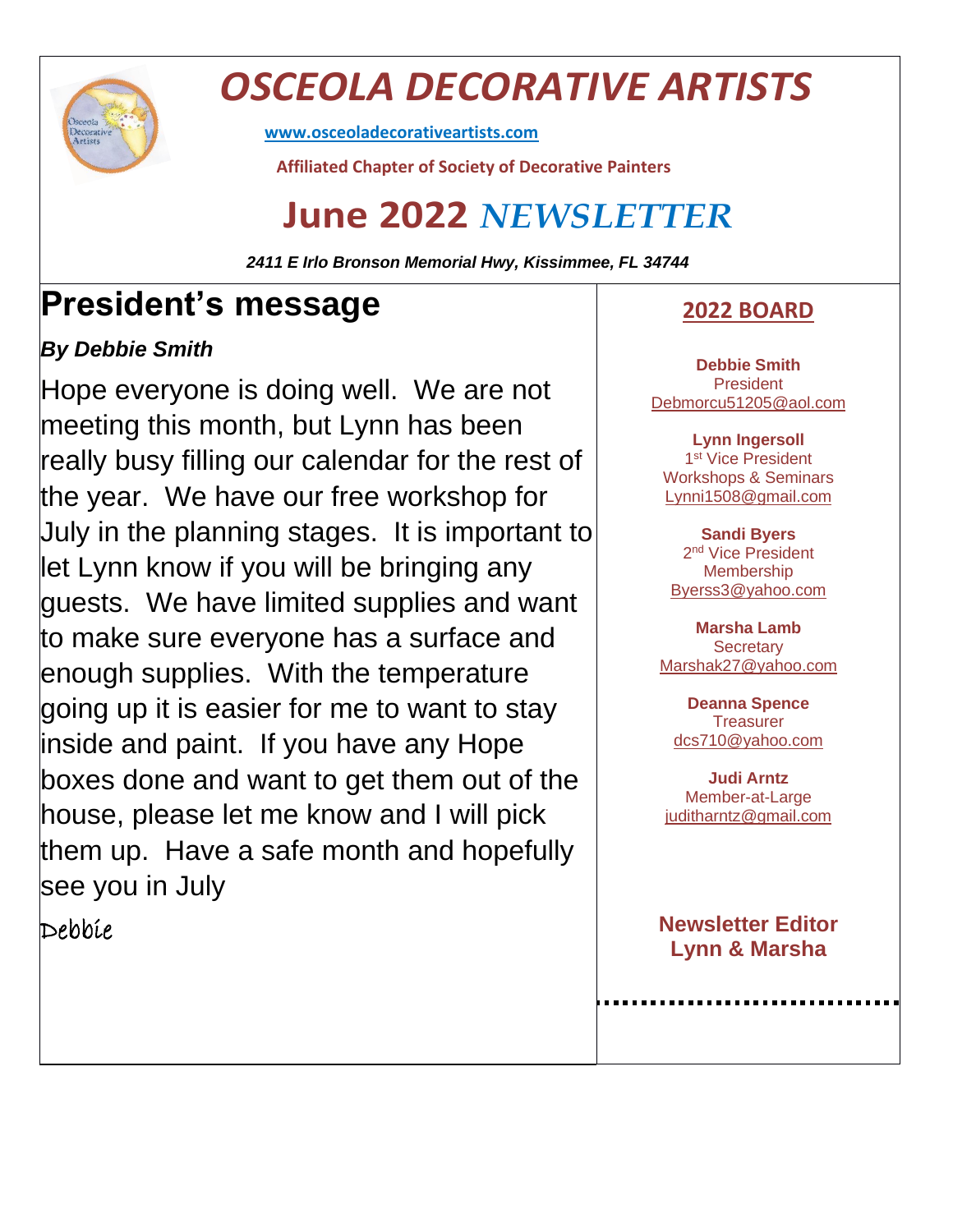

### **NEXT MEETING INFORMATION**

**Where: Osceola Arts-Art Room, 2411 E. Irlo Bronson Memorial Hwy, Kissimmee, FL 34744 When: Saturday, July 16th, 2022 Time: 10:00 AM**



### **June Birthday's**

### **Sandra Roberts - 6th**

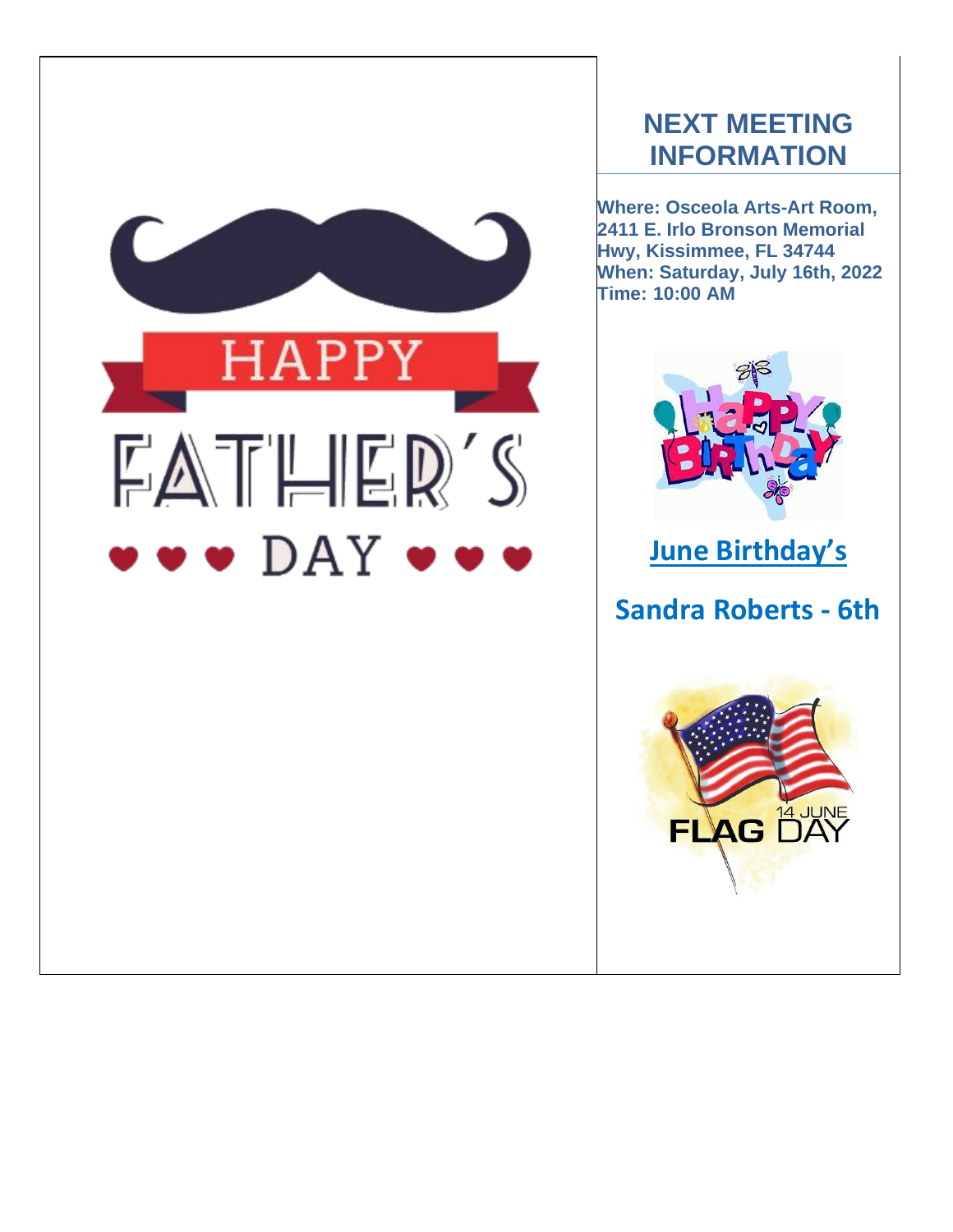# **2022 Project Calendar**

| May                               | Pam Caley - ZOOM CLASS   | <b>Colored Pencil</b> | <b>King Penguins</b> |
|-----------------------------------|--------------------------|-----------------------|----------------------|
| June                              | <b>NO MEETING</b>        |                       |                      |
| July                              | Free workshop for guests | Tote Bag              |                      |
| August                            | (available)              |                       |                      |
| September                         | Debbie Smith             | Acrylics              | TBD                  |
| October 23 <sup>rd</sup> (Sunday) | <b>Paulette Digur</b>    | TBD                   | <b>TBD</b>           |
| November                          | Bonnie (maybe)           | TBD                   | TBD                  |
| December                          | Christmas                | Party                 |                      |

### **Please email Lynn if you want to sign up for**

### **Hostess, Drinks or Dessert (lynni1508@gmail.com)**

| 2022           | <b>Hospitality Hostess</b> | <b>Drinks</b> | <b>Dessert</b> |
|----------------|----------------------------|---------------|----------------|
| Feb            |                            |               |                |
| March          |                            |               |                |
| April 16th     |                            |               |                |
| May 21st       | Pam House                  | Stephanie     | Marsha         |
| June           | <b>NO MEETING</b>          |               |                |
| July 16th      |                            |               | <b>MARSHA</b>  |
| August 20th    |                            |               |                |
| September 17th |                            |               |                |
| October 23rd   |                            |               |                |
| November 19th  |                            |               |                |
| December       | <b>Christmas Party</b>     |               |                |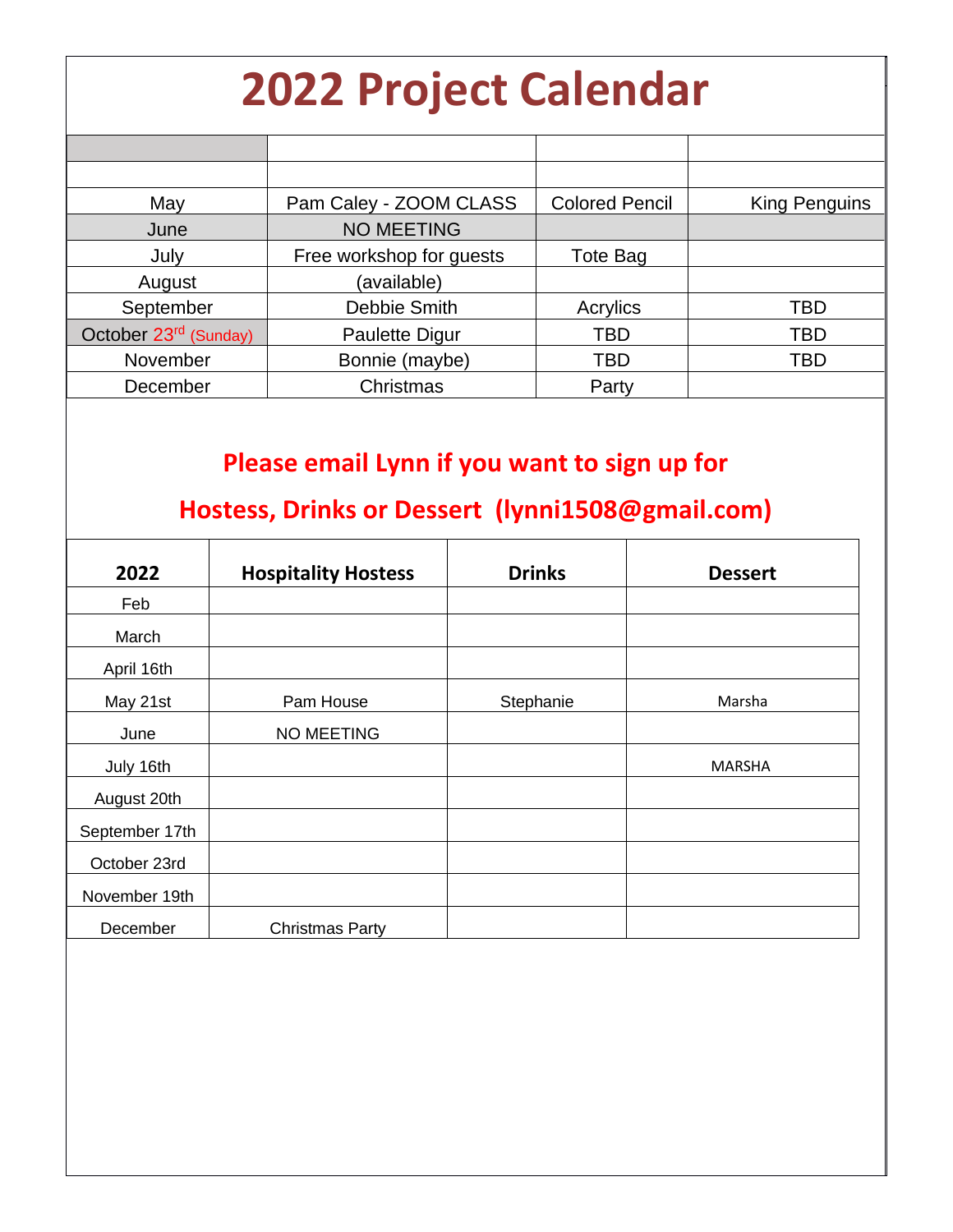## In Memory of Berti Porter

Bertie Estelle Porter, 01/15/1943 - 05/31/2022.

My beautiful wife of 54 1/2 years lost her battle with breast cancer. I will miss and love her forever.

She is survived by husband, William; son, George M. and daughter-in-law, Linda; grandson, Nicholas G.; brothers, Daniel Branham and Larry Branham; sisters, Vera and Theresa; many nieces, nephews and cousins.

She worked for Delaware Air National Guard and the last several years as base commander secretary. She was an artist that loved to paint.

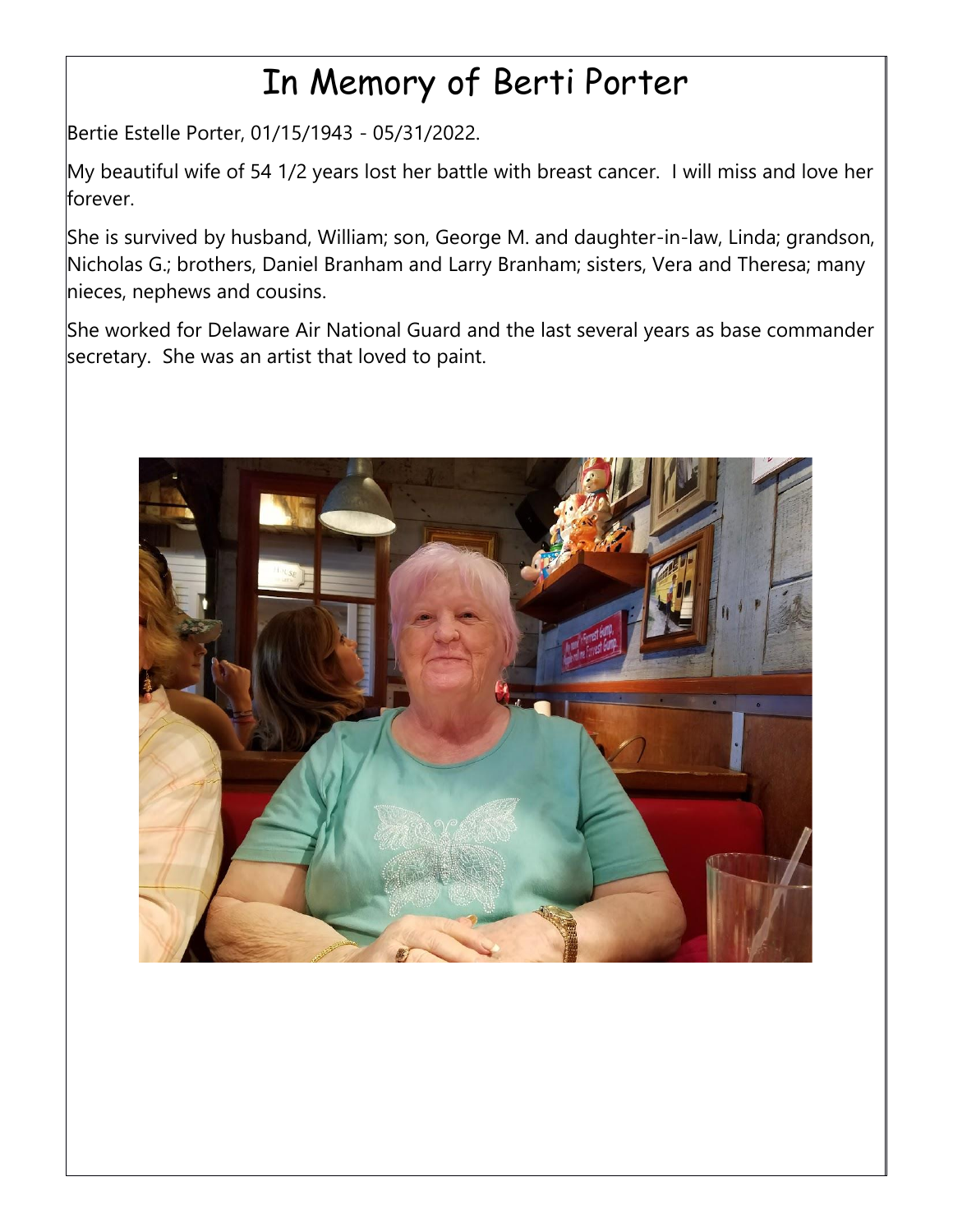| TREASURER'S REPORT - APRIL 2022  |              |            |            |                       |  |  |  |
|----------------------------------|--------------|------------|------------|-----------------------|--|--|--|
| Check Book Balance 3/31/2022:    |              | \$4,641.70 |            |                       |  |  |  |
|                                  | <b>APRIL</b> |            | <b>YTD</b> | <b>BUDGET BALANCE</b> |  |  |  |
| <b>INCOME:</b>                   |              |            |            |                       |  |  |  |
| <b>Membership Dues</b>           | \$0.00       |            | \$75.00    | \$525.00              |  |  |  |
| Workshops                        | \$140.00     |            | \$723.00   | \$897.00              |  |  |  |
| <b>Seminars</b>                  | \$0.00       |            | \$900.00   | \$900.00              |  |  |  |
| Ways & Means                     | \$0.00       |            | \$0.00     | \$200.00              |  |  |  |
| Miscellaneous                    | \$0.00       |            | \$0.00     | \$0.00                |  |  |  |
| <b>Total Income</b>              | \$140.00     |            | \$1,698.00 | \$2,522.00            |  |  |  |
| <b>EXPENSES:</b>                 |              |            |            |                       |  |  |  |
| Administration                   |              |            |            |                       |  |  |  |
| <b>Checks &amp; Bank Fees</b>    | \$2.00       |            | \$8.00     | \$16.00               |  |  |  |
| <b>Meeting Room Rent</b>         | \$0.00       |            | \$500.00   | \$0.00                |  |  |  |
| <b>SDP Annual Fee</b>            | \$0.00       |            | \$0.00     | \$40.00               |  |  |  |
| <b>SDP Insurance</b>             | \$0.00       |            | \$0.00     | \$40.00               |  |  |  |
| Pins/Charms                      | \$0.00       |            | \$0.00     | \$50.00               |  |  |  |
| <b>Decorative Dollars</b>        | \$0.00       |            | \$0.00     | \$0.00                |  |  |  |
| <b>Hospitality</b>               | \$0.00       |            | \$0.00     | \$20.00               |  |  |  |
| Membership                       | \$0.00       |            | \$0.00     | \$0.00                |  |  |  |
| Miscellaneous                    | \$21.49      |            | \$132.44   | (\$116.44)            |  |  |  |
| Philanthropic                    | \$0.00       |            | \$0.00     | \$50.00               |  |  |  |
| Publicity                        | \$0.00       |            | \$0.00     | \$0.00                |  |  |  |
| <b>SDP Retreat/SDP Donations</b> | \$0.00       |            | \$0.00     | \$300.00              |  |  |  |
| <b>Seminars</b>                  | \$0.00       |            | \$1,100.00 | \$700.00              |  |  |  |
| Sunshine                         | \$0.00       |            | \$0.00     | \$0.00                |  |  |  |
| Ways & Means                     | \$0.00       |            | \$0.00     | \$0.00                |  |  |  |
| Website                          | \$0.00       |            | \$75.00    | \$225.00              |  |  |  |
| Workshops                        | \$105.00     |            | \$534.00   | \$546.00              |  |  |  |
| <b>Total Expenses</b>            | \$128.49     |            | \$2,349.44 | \$1,870.56            |  |  |  |
| Check Book Balance 04/30/2022:   |              | \$4,653.21 |            |                       |  |  |  |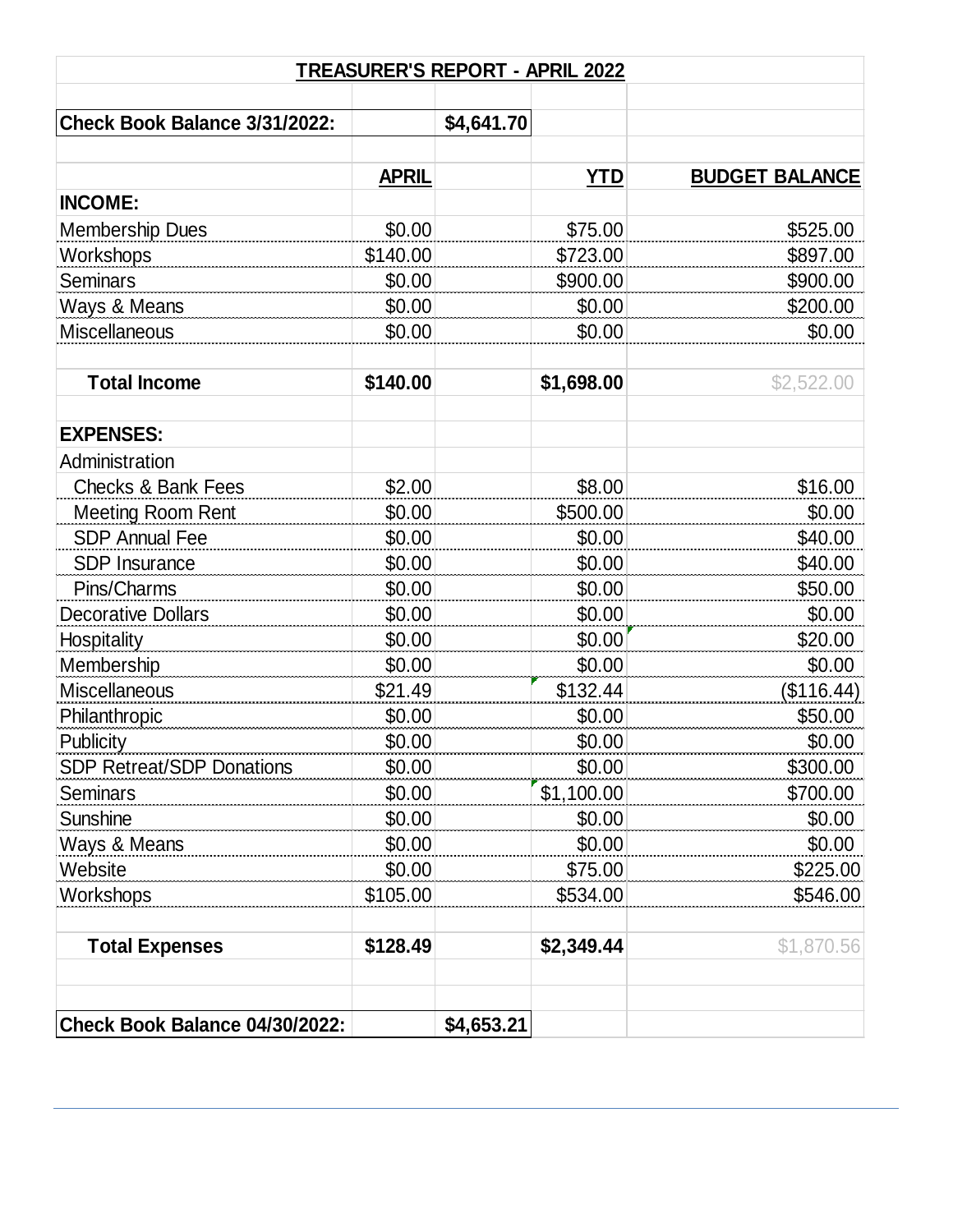### **Picture from June workshop.**

**taught by Pam Caley with Zoom.**

*"Our first zoom meeting"*

*Sandi and Marsha were unable to attends so they did the workshop from home. Grace had already left before we realized we forgot to take a picture. (I took the picture) So we had a total of eight for this workshop.*

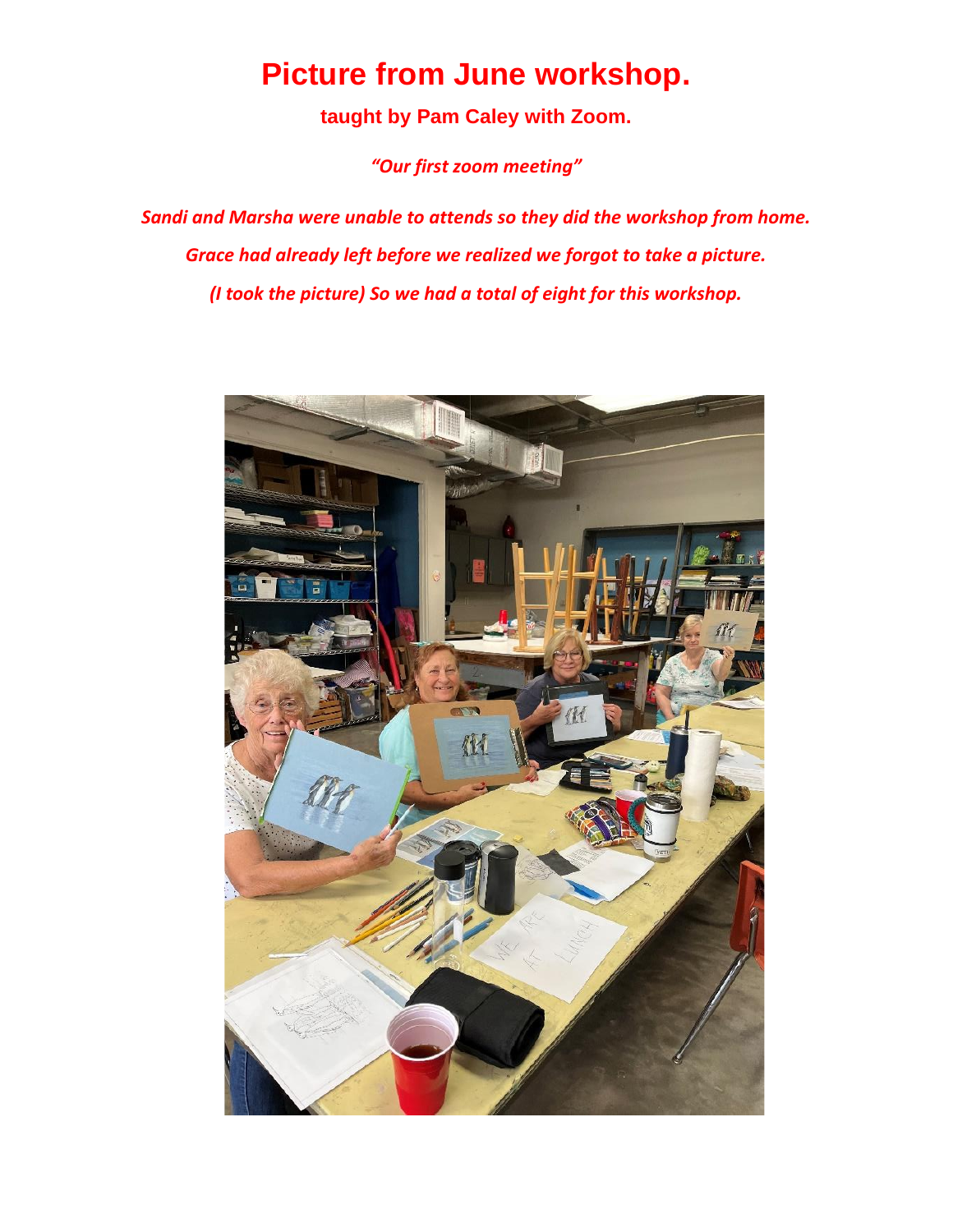## **FOREVER IN BLOOM – TOTE BAG**

**WHEN: July 16, 2022**

**TIME: 10am – 2pm**

**WHERE: 2411 E. Irlo Bronson Memorial Hwy, Kissimmee, FL 34744**

**RSVP: Lynn Ingersoll, [lynni1508@gmail.com](mailto:lynni1508@gmail.com) or call 321-6245790 Seating is limited so be sure to sign up soon!**



## **Sponsored by Osceola Decorative Artists**

*We are hoping to find people who may be interested in joining our club.*